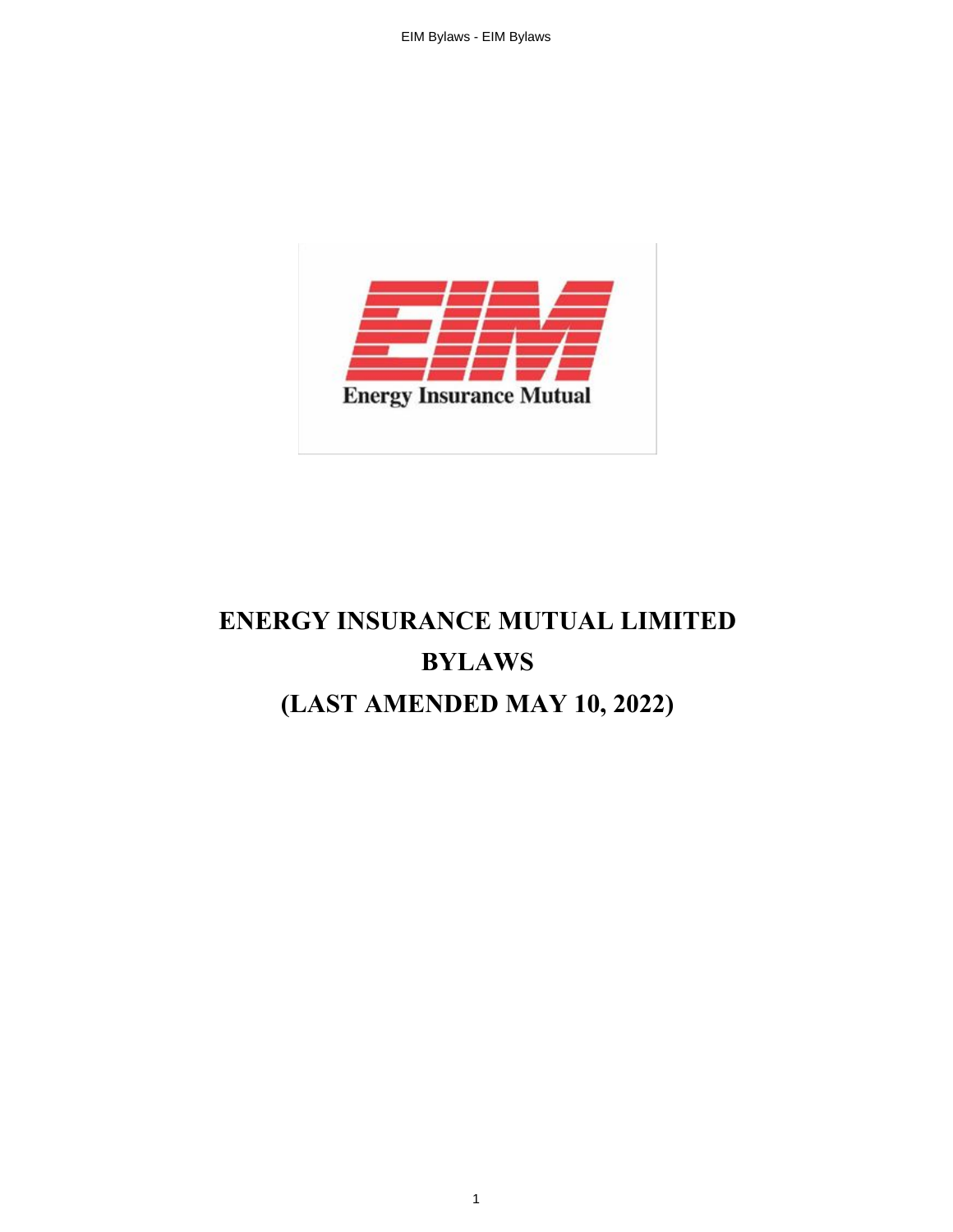#### **THE COMPANIES ACT 1982 BY-LAW NO. 1**

A by-law relating generally to the conduct of the affairs of:

#### **ENERGY INSURANCE MUTUAL LIMITED**

(hereinafter called "the Company.")

BE IT ENACTED as the general by-law of the Company as follows:

#### **INTERPRETATION**

In this by-law and all other by-laws of the Company, the following expressions shall where the context so admits have the following respective meanings:

"Board" means the Board of Directors of the Company.

- "By-laws" means any by-law of the Company from time to time in force.
- "Chair," "Vice-Chair," "President," "Vice-President," "Secretary," and "Treasurer" mean, respectively, the Officers of the Company having such titles.
- "Companies Act" means the Companies Act, Cap. 308, as from time to time amended, and every statute substituted therefor and, in the case of such substitution, references in the by-laws of the Company to provisions of the Companies Act shall be read as references to the substituted provisions therefor in the new statute or statutes.

"Directors" means the members of the Board for the time being.

"Insurance Act" means the Insurance Act, Cap. 310, as from time to time amended, and every statute substituted therefor and, in the case of such substitution, references in the by-laws of the Company to provisions of the Insurance Act shall be read as references to the substituted provisions therefor in the new statute or statutes.

"In writing" and "written" shall also include printing, lithography, photography, and other modes of representing or reproducing works in visible form.

"May" shall be construed as permissive.

- "Members" means at any stated time all persons who are then Voting or Non-Voting Members of the Company. Except with respect to Article 4 of these By-Laws, all reference to Members in these By-Laws shall be deemed to refer to Voting Members unless otherwise indicated.
- "Membership" means all the rights, privileges, duties and obligations of a person who is then a Voting or Non-Voting Member. Unless otherwise indicated, all reference to Membership in these By-Laws shall be deemed to refer to Membership by Voting Members.

"Month" means calendar month.

- "Notice" means written notice unless otherwise specifically stated.
- "Register of Members" means the Register of Members of the Company for the time being maintained by the Company.
- "Regulations" mean any Regulations made under the Companies Act or the Insurance Act and every regulation substituted therefor. In the case of such substitution, any references in the by-laws of the Company to provisions of the Regulations shall be read as references to the substituted provisions therefor in the new regulations.

"Reserve Fund" means the reserve fund established under the Insurance Act.

"Seal" means the Common Seal of the Company.

"Secretary" means the person appointed to perform the duties of the Secretary of the Company.

"Shall" shall be construed as imperative.

"Year" means the calendar year unless otherwise specifically stated.

All terms contained in the by-laws and defined in the Insurance Act, the Companies Act, or the Regulations shall have the meanings given to such terms in the Insurance Act, the Companies Act, or the Regulations.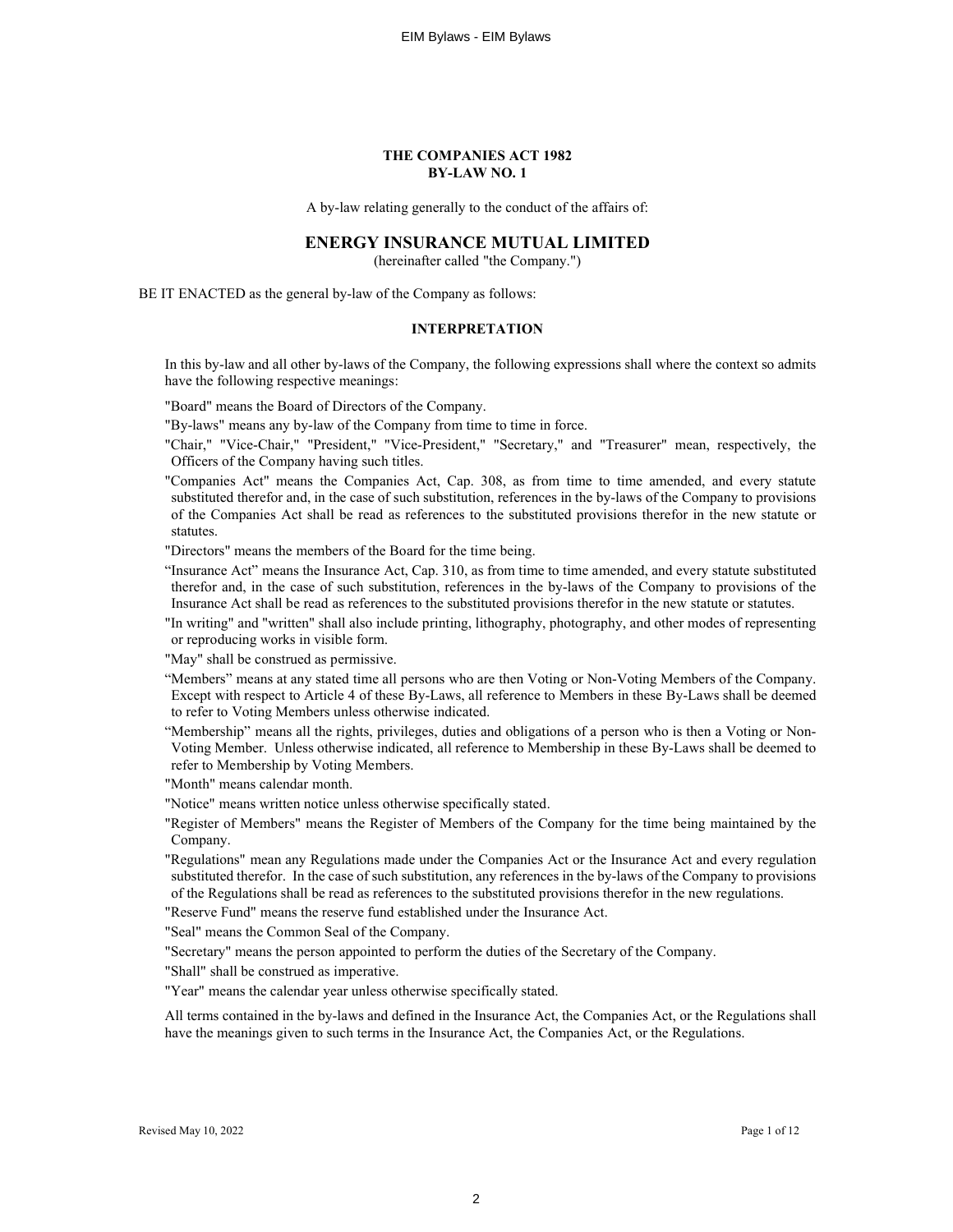The singular includes the plural and the plural includes the singular; the masculine gender includes the feminine and the neuter genders; the word "person" includes bodies corporate, companies, partnerships, syndicates, trusts and any association of persons; the word "individual" means a natural person.

#### **MEMBERSHIP**

- 1. The Company shall consist of an unlimited number of Members. Such Members shall be divided into a class of Voting Members and a class of Non-Voting Members.
- 2. (a) Every Director whilst holding that office shall be a Voting Member, and such Director's name shall be entered into the Register of Members.
	- (b) Every person shall be a Voting Member:
		- (i) whose application for Voting Membership in the Company has been accepted by the Company;
		- (ii) who is insured by the Company, provided all premiums due to the Company for such insurance coverage have been paid; and
		- (iii) who has been designated as such on the Register of Members.
	- (c) Every Person shall be a Non-Voting Member:
		- (i) whose application for Non-Voting Membership in the Company has been accepted by the Company;
		- (ii) who is insured by the Company, provided all premiums due to the Company for such insurance or reinsurance coverage have been paid; and
		- (iii) who has been designated as such on the Register of Members.
	- (d) Any person becoming a Voting or Non-Voting Member pursuant to paragraphs (b) or (c) of this Article, shall continue to be a Member as long as such Member is insured by the Company, unless such Membership has been terminated pursuant to Article 4. For purposes of these By-Laws, insurance shall include reinsurance.
- 3. Membership, whether Voting or Non-Voting, shall not be transferable or transmissible except in the event a Member is merged, consolidated, or substantially all of its assets are sold to another company, or a Member divides or spins off part of its operations insured by the Company into a new entity that is to be insured by the Company. In such cases, the Board may, in its discretion, permit transfer of all or part of Membership, including a relevant portion of the Member account balance, to the successor company or such new entity, provided such company or new entity also becomes a Member and policyholder, meets the underwriting standards of the Company, and assumes all or a proportionate part of the obligations of its predecessor.

#### **TERMINATION OF MEMBERSHIP**

- 4. A Member shall ipso facto cease to be a Member:
	- (i) if, being a corporation, it be wound up or dissolved;
	- (ii) if, being an individual, such Member shall die, or a receiving order shall be made against such Member, or such Member shall make any arrangement or composition with such Member's creditors generally;
	- (iii) if, being an individual, such Member becomes incapable by reason of mental disorder of managing and administering such Member's property and affairs; or
	- (iv) if the Member's contract of insurance with the Company is canceled, terminated, or not renewed for any reason whatsoever.

# **MEETING OF MEMBERS**

5. Subject to the provisions of the Companies Act, the Annual General Meeting of the Company shall be held at least once in every fiscal year, within or outside of Barbados, at a time and place to be fixed from time to time by the Directors.

Revised May 10, 2022 Page 2 of 11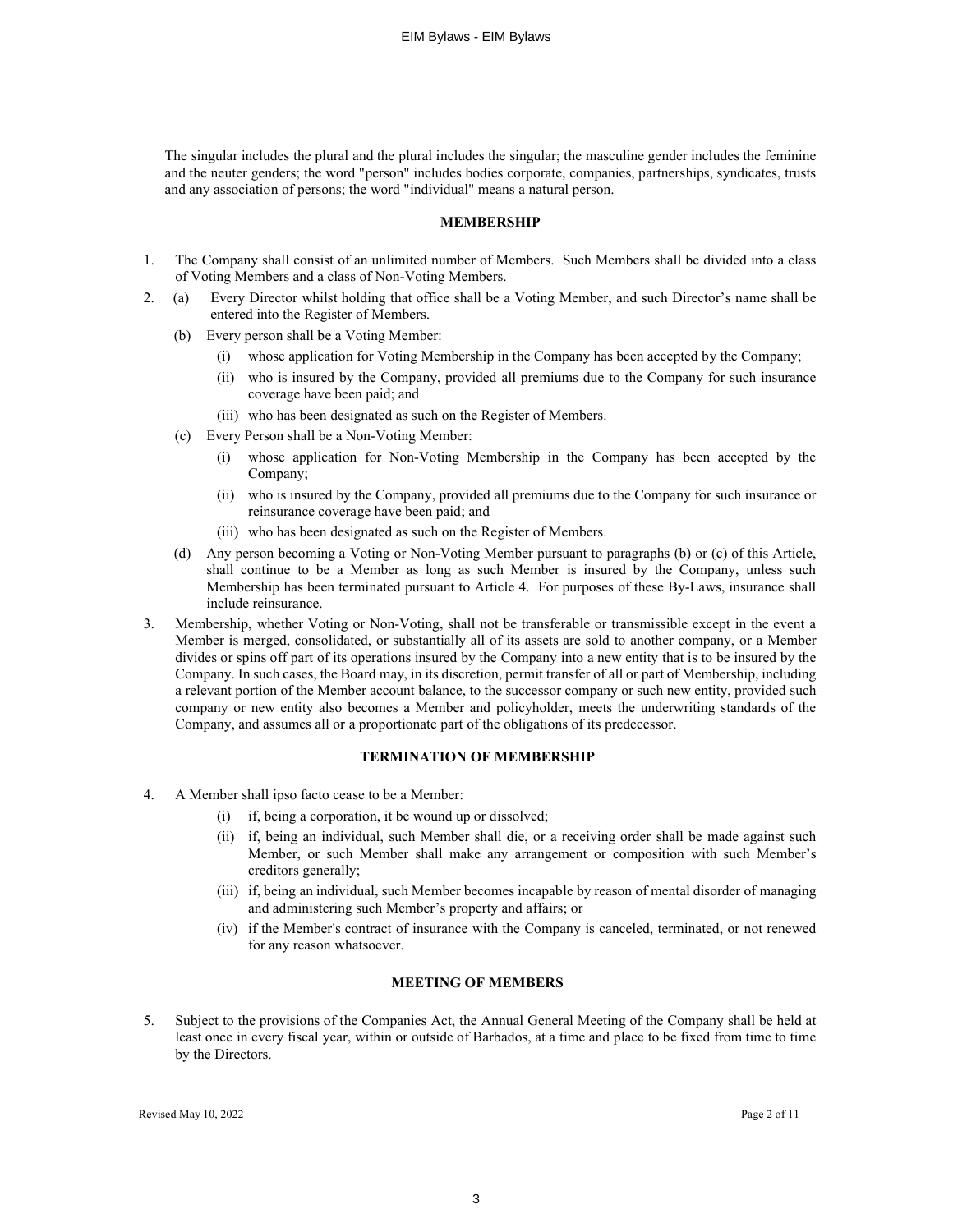- 6. Notice in writing of each Annual General Meeting of the Company shall be given by an Officer of the Company by mail or any electronic means of delivery to each Member at the address as shown in the Register of Members. All such notices shall be sent not less than thirty (30) days before the respective Annual General Meeting is to convene, stating the date, place, time, and as far as practicable, the objects of the meeting, and if it be the case, that the election of Directors will take place thereat.
- 7. The Board, any two Directors, or the Chair may convene a Special General Meeting of the Company upon at least ten (10) days' notice from the date notice is sent or transmitted to each Member by mail or any electronic means of delivery to the address as shown in the Register of Members or given by telephone if subsequently confirmed in writing. Such notice shall state the time, date, place, and objects of such Special General Meeting, which may be held in either Barbados or elsewhere.
- 8. Annual and Special General Meetings may be duly held upon short notice if all Members entitled to attend and vote thereat are present or represented, and agree to such short notice.
- 9. Members holding not less than ten percent of the outstanding votes (as determined in accordance with Article 12) shall at all times have the right by written requisition to the Board or the Chair or the Secretary to require a Special General Meeting for the transaction of any business specified in such requisition. Such requisition must state the purposes of the meeting, and must be signed by the requisitionists and deposited at the registered office of the Company. The Directors shall proceed duly to convene a meeting within twenty-one (21) days of the requisition.
- 10. The Chair of an Annual or Special General Meeting or of a meeting of the Directors may with the consent of those present, and shall if so directed by the meeting, adjourn the same from time to time and from place to place, but no business shall be transacted at any adjourned meeting other than business left unfinished at the meeting from which the adjournment took place.

# **VOTING AT MEETINGS OF MEMBERS**

- 11. At any Annual or Special General Meeting, Members holding not less than fifty percent (50%) of the outstanding votes (as determined in accordance with Article 12), represented in person or by proxy, shall form a quorum for the transaction of business.
- 12. (a) At any Annual or Special General Meeting, each Member shall be entitled to one Vote for each ten thousand dollars in such Member's account (rounded off to the Nearest ten thousand dollars). Each Member shall be entitled to at least one vote regardless of the level of such Member's account balance.
	- (b) In the event any member has votes which would, except for the provisions of this paragraph, constitute more than 5 percent of the total outstanding votes, then for the purpose of determining the votes under paragraph (a) hereof, such votes in excess of said 5 percent shall be allocated among all other Members in proportion to their votes. Votes shall be allocated to any particular Member only to the extent that such Member's votes plus any previously allocated votes represent no more than 5 percent of the total outstanding votes
	- (c) In the event there is held, directly or indirectly, an interest by (i) one Member in another Member, (ii) two or more Members in any other enterprise, or (iii) any other enterprise in two or more Members, or in the event paragraph (a) hereof does not specifically apply to a Member, then the Directors may determine the voting entitlement of such Members on such basis as the Directors deem equitable.
- 13. Votes may be given in person or by proxy.
- 14. An instrument appointing a proxy shall be in writing, under the hand of the appointor or their attorney, or if such appointor is a corporation, the proxy shall be executed on behalf of the corporation by one of its Officers. The instrument appointing a proxy shall be in the form attached hereto and made a part hereof, or in such other form as the Directors may from time to time determine. A person who is appointed as a proxy need not be a Member.
- 15. The instrument appointing a proxy shall be left with the Secretary not less than twelve hours before the holding of the Annual or Special General Meeting or an adjournment thereof, as the case may be, at which the person named in such instrument proposes to vote.
- 16. (a) Subject to the provisions of paragraph (b) hereof, all questions proposed for consideration by the Members at any Annual or Special General Meeting shall be determined by a majority of votes of those present or represented by proxy. All questions shall be decided on a show of hands, unless a ballot is demanded by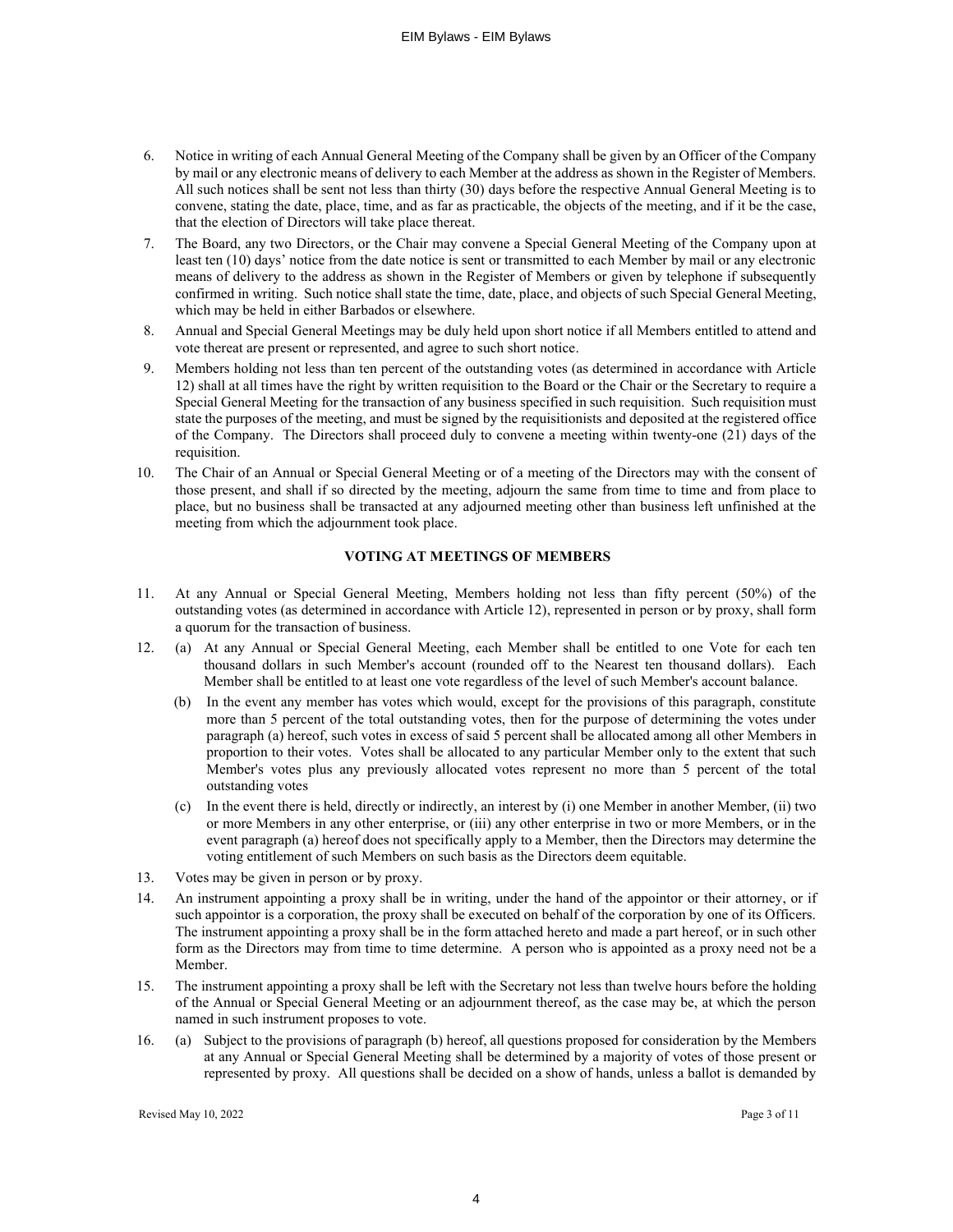at least a majority of the votes present or represented by proxy at such meeting. At any Annual or Special General Meeting, unless a matter is determined by ballot, a declaration by the Chairperson of that meeting that a resolution has been carried and an entry made to that effect in the minutes of the meeting shall be sufficient evidence of the fact. In case of an equality of votes, the motion shall be lost.

- (b) Any question proposed for consideration by the Members in an Annual or Special General Meeting which relates to any of the following matters shall be determined by two-thirds of the outstanding votes:
	- (i) the election and removal of Directors;
	- (ii) the revocation, alteration, amendment, or addition of or to these by-laws;
	- (iii) the reversal of the Directors' rejection of any application for Membership;
	- (iv) the Reserve Fund.

## **DIRECTORS**

- 17. The number of the Directors shall be at least one and not more than eighteen, as the Directors may from time to time determine. At least one Director or Officer of the Company must be a resident of Barbados.
- 18. Any person may be appointed or elected a Director notwithstanding not having been a Member prior to such appointment or election; provided that to be eligible to be appointed or elected a Director, a person, at the time of such appointment or election, must be an employee of a Member or of the Company or a resident of Barbados.
- 19. Each vacancy on the Board may be filled by a person who is chosen or elected at an Annual or Special General Meeting. Each person chosen or elected by the Members at an Annual General Meeting shall hold office until the earlier of the third Annual General Meeting following the meeting at which they were chosen or elected, or until their successor is chosen or elected. Each person chosen or elected by the Members at a Special General Meeting shall hold office for a term to be specified by the Members, such term not to extend beyond the earlier of the fifth Annual General Meeting following the meeting at which they were chosen or elected, or until their successor is chosen or elected. The office of a Director shall be vacated upon such Director's resignation, ceasing to be a Member, or ceasing to be an employee of the Company or a Member. In the event a Director ceases to be a Member or an employee of the Company or a Member, such Director's term of office shall end not later than the time of the second Annual General Meeting of the Company following the cessation of their status as a Member or as an employee of the Company or a Member of the Company; provided, however, that up to two Directors may continue to serve as a Director until the time of the fifth Annual General Meeting of the Company following such cessation.
- 20. (a) The business of the Company shall be managed by the Directors, who, in addition to the powers and authorities granted by these by-laws or otherwise expressly conferred upon them, may exercise all such powers, and do all such acts and things as may be exercised or done by the Company and as are not hereby or by statute expressly directed to be exercised or done by the Company in Annual or Special General Meetings, subject, nevertheless, to the provisions of any statute and these by-laws.
	- (b) Without prejudice to the generality of the foregoing, the Directors may exercise all of the powers of the Company and may:
		- (i) borrow money, mortgage, or charge its undertaking or property or any part thereof, or issue debentures or securities;
		- (ii) subject to the Companies Act, give guarantees on behalf of the Company to secure performance of an obligation of any person;
		- (iii) fix and change the financial year of the Company.
- 21. The Directors shall exercise general supervision over the affairs of the Company, and without limitation of the foregoing, they shall be responsible for the correct keeping of the books, and for the safekeeping of all monies and securities of the Company, and shall submit their books, accounts, and vouchers to the auditors whenever required so to do, and shall furnish such information and explanation to the auditors as may be necessary for the performance of their duties.
- 22. The Directors shall appoint among their number an Executive Committee of Directors and such other committees as the Directors may deem appropriate. Subject to the Companies Act, the Directors may delegate to such committees any of the powers of the Directors.

Revised May 10, 2022 Page 4 of 11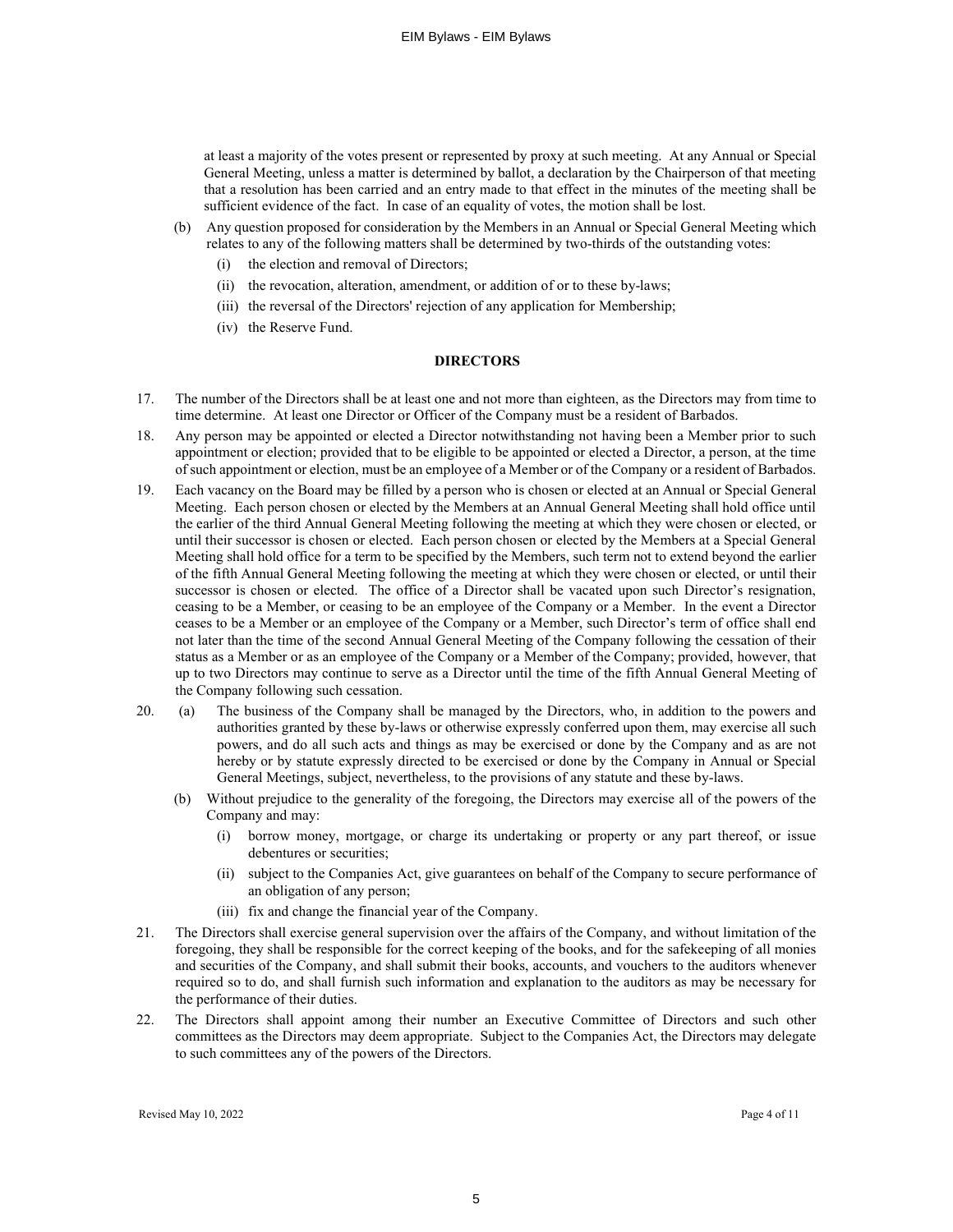- 23. So long as a quorum of Directors remains in office, the Directors shall have the power from time to time and at any time to appoint any qualified person to fill a casual vacancy in the Board, who shall hold office until the next election of the Directors, and so long as a quorum of Directors remains in office, the continuing Directors may act, notwithstanding any vacancy in their number. If there is not a quorum of Directors in office at any given time, a Special General Meeting shall be held as soon as practicable to fill all vacancies on the Board.
- 24. (a) Any Director, by virtue of being a Director, is neither prohibited from rendering professional services to the Companynor from receiving remuneration for such services; provided that nothing herein contained shall authorize a Director or any firm with which the Director is affiliated to act as auditor to the Company.
	- (b) A Director shall not as a Director vote, nor be counted in the quorum present upon a motion, in respect of any contract, matter, or arrangement between the Director and the Company or in which is the Director has any interest, and any vote so made shall not be counted.
- 25. The remuneration, if any, of the Directors shall from time to time be determined by the Board. In addition, the Directors shall be paid for travel, hotel, and other expenses properly incurred by them in attending and returning from meetings of the Directors or Annual or Special General Meetings or in connection with the business of the Company.
- 26. A quorum necessary for the transaction of the business of the Board shall be one half the number of Directors.
- 27. Questions arising at any meeting of the Directors shall be decided by a majority of those Directors present who are entitled to vote. In the case of equality of votes, the motion shall be lost.
- 28. A Director, or the Secretary on requisition of a Director, may at any time summon a meeting of the Directors upon at least three (3) days notice, which notice may be by telephone or otherwise, and subject to the Companies Act. The notice of any such meeting need not specify the purpose of or the business to be transacted at the meeting.
- 29. Meetings of the Directors may be held without notice if all Directors are present.
- 30. Where all the Directors present at or participating in the meeting have consented thereto, any Director may participate in a meeting of the Board of Directors by means of telephone conference, electronic, or other communication facilities as permits all persons participating in the meeting to communicate with each other simultaneously and instantaneously, and a Director participating in such a meeting by such means is deemed for the purposes of the Companies Act and this by-law to be present at the meeting. If a majority of the Directors participating in such a meeting is then in Barbados, the meeting shall be deemed to have been held in Barbados.
- 31. A resolution in writing signed by all the Directors shall be valid and as effectual as if it had been passed by a meeting of the Directors duly called and constituted.
- 32. The Members may at any Annual or Special General Meeting, convened and held in accordance with the by-laws, remove a Director. The notice of any such meeting shall contain a statement of the intention so to do, and notice of any such meeting shall be served on the Director concerned not less than fourteen days before the meeting, and at any such meeting, such Director shall be entitled to be heard on the matter. Nothing in this Article or these by-laws shall have the effect to deprive any person of any compensation or damages which may be payable in respect to the termination of such person's appointment as a Director or of any other appointment with the Company. A vacancy upon the Board created by the removal of a Director under the provisions of this Article may be filled by election by the Members at the meeting at which such Director is removed or, in the absence of such election, there will be deemed to be a vacancy which may be filled in accordance with the provisions of Article 23.

#### **MINUTES**

- 33. (a) The Directors shall cause minutes to be duly entered in books provided for the purpose of recording:
	- (i) all elections and appointments of Officers;
	- (ii) the names of Directors present at each meeting of the Directors;
	- (iii) all orders made by the Directors; and
	- (iv) all resolutions and proceedings of each Annual or Special General Meeting of the Members and of meetings of the Directors.
	- (b) Such minutes shall be signed by the persons presiding over the proceedings at which the minutes are approved, and shall be kept at the registered office of the Company. They shall be open for inspection

Revised May 10, 2022 Page 5 of 11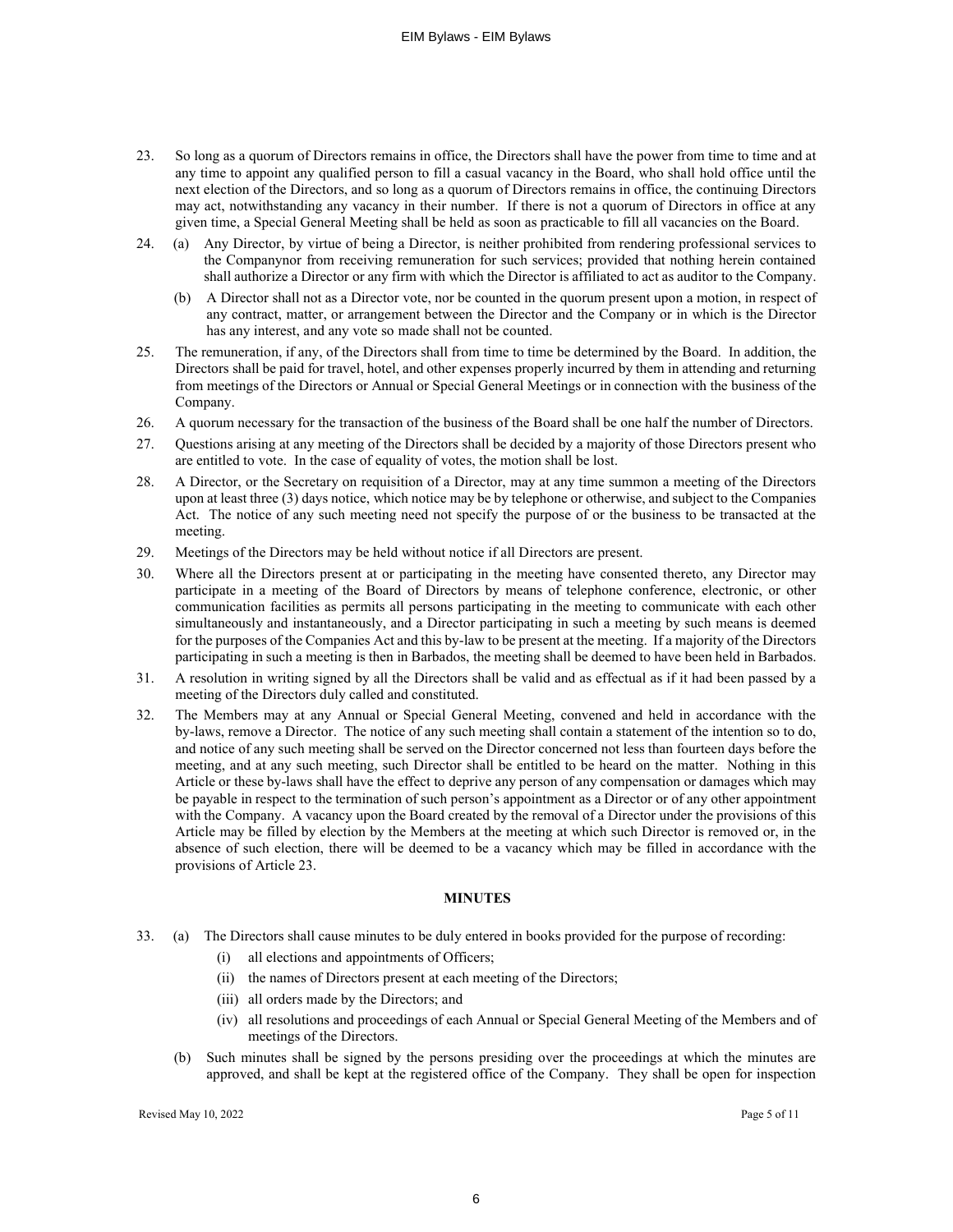without charge by any Member for not less than two hours during business hours each day. A copy of the minutes shall be furnished within seven days upon request of any Member.

- 34. The Officers of the Company shall consist of a Chair, a Vice-Chair, a President, a Secretary, and such other Officers as the Directors may from time to time determine.
- 35. The Chair and the Vice-Chair shall be appointed or elected by the Directors from among their number.
- 36. The Directors shall appoint a Chair, a Vice-Chair, a President, and a Secretary as soon as convenient after each election of the Directors or upon the occurrence of a vacancy in office. Other Officers may be appointed as the Directors may from time to time determine. All of such Officers shall hold their office at the pleasure of the Directors.
- 37. The Directors may from time to time, subject to the Companies Act, entrust to and confer upon the Officers and upon committees of the Board's members such of the powers exercisable by the Directors as they think fit, and may confer such powers for such time, and to be exercised for such objects and purposes, and upon such terms and conditions, and with such restrictions as they think expedient; and they may confer such powers, either collaterally with, or to the exclusion of, and in substitution for, all or any of the powers of the Directors in that behalf; and they may from time to time revoke, withdraw, alter, or vary all of such powers.
- 38. The same person may hold two or more offices in the Company, except no person may hold the offices of President and Secretary at the same time.
- 39. The Chair when present shall act as Chair at all Annual or Special General Meetings of the Members or meetings of the Board. In the Chair's absence, the Vice-Chair, and then the President, if present, shall act as chair, and in the absence of all of them, a chair shall be appointed or elected by those present at such meeting.
- 40. The Secretary or an Assistant Secretary, if there be one, shall keep or cause to be kept correct minutes of all Annual or Special General Meetings and meetings of the Directors, and shall enter such minutes in proper books provided for the purpose. They shall perform such other duties as are prescribed by the Insurance Act, the Companies Act, or these by-laws, or as shall be prescribed by the Directors from time to time.
- 41. The Treasurer, if there be one, shall keep full and accurate accounts of the receipts and disbursements, sales and purchases, and assets and liabilities of the Company and shall enter such in proper books provided for the purpose. The Treasurer shall perform such other duties as are prescribed by the Insurance Act, the Companies Act, or this by-law, or as shall be prescribed by the Directors from time to time.
- 42. Any Officer may resign upon written notice to the Company effective at the time specified therein or at the time sent if not so specified.
- 43. The duties of all other Officers who may be appointed shall be those which their engagement calls for or the Board requires of them.

#### **DETERMINATION OF MEMBER'S INTEREST IN POLICYHOLDERS' SURPLUS AND DISTRIBUTIONS**

- 44. (a) The Company shall maintain a separate account for each Member so long as such person remains a Member. As of the end of each year ("current year"), the account of each Member shall be credited or debited with the following amounts:
	- (i) the Member's share of the Company's underwriting income or loss for the current year; such share to be calculated in the ratio ("premium ratio") of the premium for the current year paid to the Company by such Member over all premium for the current year paid to the Company by all persons who are then Members;
	- (ii) the Member's share of any income or loss of the Company for the current year (other than underwriting income or loss), such share to be calculated in the ratio of
		- (A) the sum of the average closing balances at the end of each quarter during the current year of:
			- (1) the Member's account prior to any year end adjustment pursuant to this Article 44(a);

plus

(2) the Member's share of the Company's loss reserves for losses occurring in previous years (such share of each previous years' reserves to be calculated in the Member's premium ratio for such years);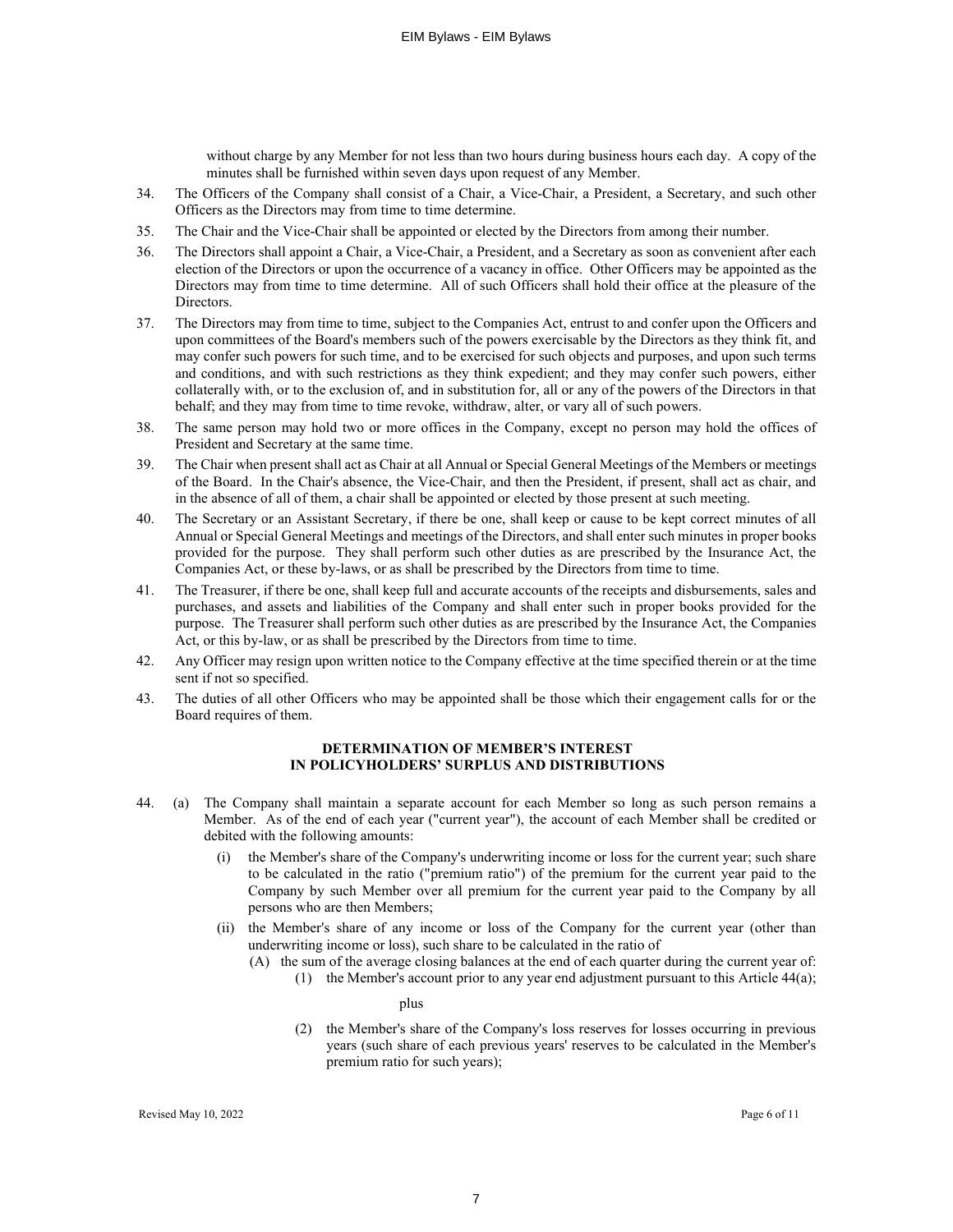plus

(3) the difference for each quarter between (i) the premium payments made by the Member for the current year, and (ii) the Member's share of the underwriting expenses and losses for the current year to date actually paid by the Company (such share to be calculated in the Member's premium ratio for such year to date);

over

- (B) the sum of the amounts determined under (A) above for all persons who are then Members.
- (b) The amount of any dividend or distributions paid to a Member shall be debited to such Member's account at the time of payment. The amount of any reserve premium paid by the Member to the Company shall be credited to such Member's account at the time of payment.
- (c) In the event that Membership of any Member is terminated in accordance with Article 4, an amount (if such amount is positive) equal to the amount in the account of such Member, less the amount of any reserve premium to be paid to such Member, shall be divided among all those who are Members immediately after such termination in proportion to the amount in their accounts (if positive in amount) at the end of the year prior to such termination, or if terminated at the end of the year, at such time.
- (d) The income and loss from underwriting and from investments shall be computed in conformity with generally accepted accounting principles and consistently applied; provided, however, that no deduction shall be made for any dividends or distributions paid or declared to Members; and any adjustment in the amount of a loss occurring in a previous year shall not be reflected in the underwriting income or earnings of the Company for the current year, but shall be debited or credited at the time of the adjustment to the accounts of the current Members in their premium ratio for the year in which the loss occurred. Any adjustment in the amount of the reserves for incurred but not reported claims maintained by the Company with respect to a particular year shall be debited or credited, at the time of the adjustment, to the accounts of the current Members in their premium ratio for the year such reserve for incurred but not reported claims was established. Upon the happening of such adjustments, all Member Account Balances shall be restated for all years to reflect such adjustment.
- (e) In the event that it becomes necessary to determine the amount in the Members' accounts on a date other than as of the end of the year, the above calculations, to the extent necessary, shall be made through such determination date and calculations at year end or at any later determination date during the year, and shall be based on the period since the previous determination date.
- (f) For the purposes of this by-law, the expression "Proportionate Share" of any Member at any time shall mean the ratio determined by dividing:
	- (i) the amount then in such Member's account by
	- (ii) the amount then in the account of all persons who are then Members.

In calculating the "Proportionate Share" of any Member, any accounts with negative balances shall not be considered.

- (g) Nothing contained in this by-law shall be interpreted as giving any Member any property interest in, or claim upon, the account of such Member; the sole purpose of the accounts established hereby being for measurement of the Proportionate Share of any Member.
- (h) For the purpose of determining a Member's premium ratio under this Article 44, the term "premium for the current year paid to the Company" shall be deemed to include all premium whether paid or not.
- (i) For the purpose of Article 44(a)(ii), if for any Member the sum of the amounts determined under Article  $44(a)(ii)(A)$  is negative, then such sum shall be treated as zero for the purpose of allocating losses among Members.
- 45. Any Member whose Membership is terminated in accordance with Article 4 shall not be entitled to receive any of the Policyholders' Surplus of the Company.
	- (a) Only Members whose membership in the Company commenced before March 9, 1988, or who have completed three full years of membership in the Company, shall be eligible to share in any distribution, other than a liquidating distribution, made by the Company to the Members as a class. All Members shall be eligible to share in a liquidating distribution.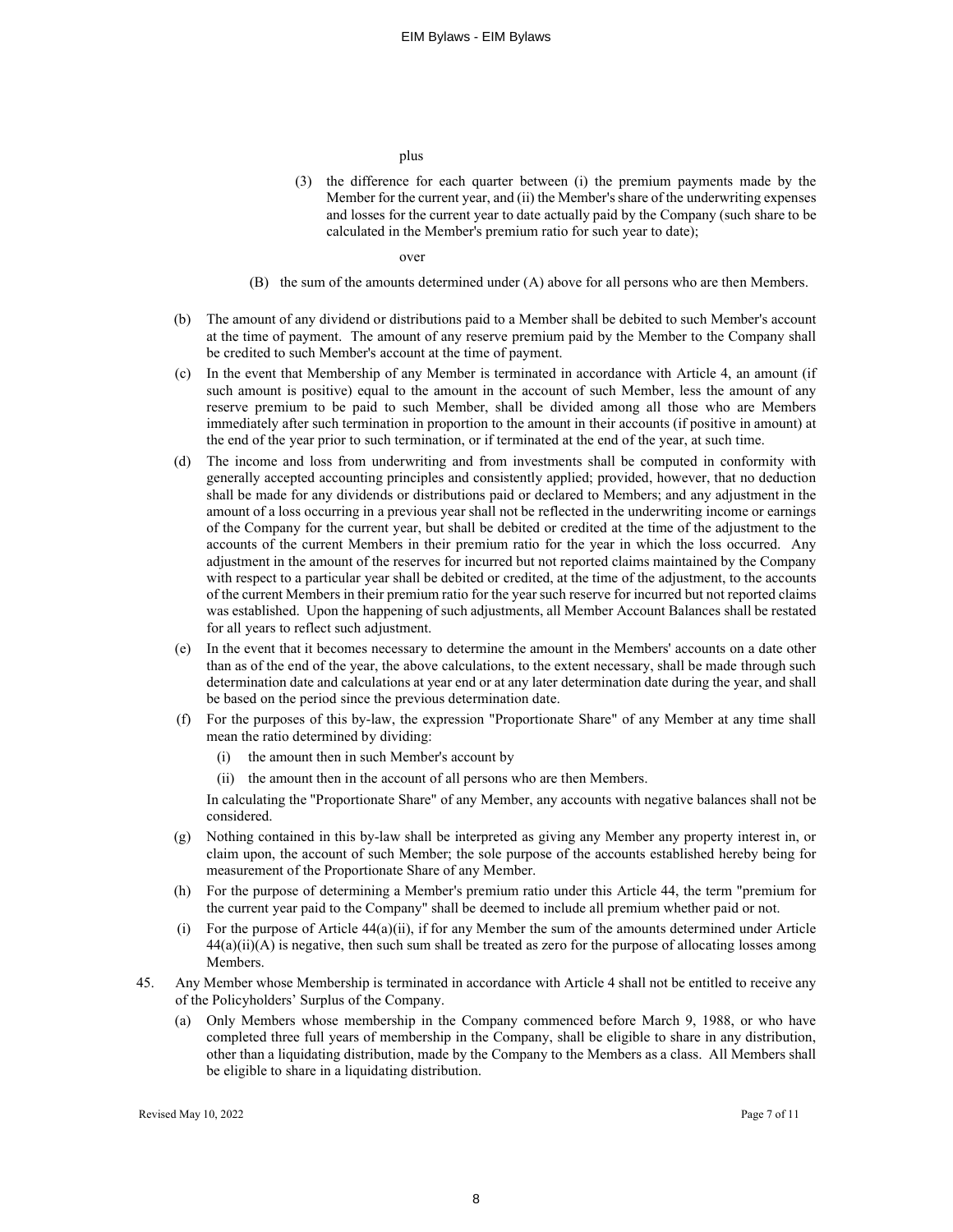- (b) Each Member eligible to share in a distribution shall participate to the extent ofsuch Member's Proportionate Share of the Policyholders' Surplus of the Company in such distribution.
- (c) Except as the Company and a Non-Voting Member may agree in writing, no Non-Voting Member shall be entitled to receive any distribution or dividend from the Company, including any liquidating distribution.

#### **PROFITS**

46. The net profits of the Company shall be computed in accordance with generally accepted accounting principles, and the disposal of such net profits shall be determined by the Members in general meeting, provided that all distributions made shall be subject to the provisions of Article 45.

## **ACCOUNTS**

- 47. In the event a Member becomes entitled to the repayment of its Reserve Premium, such Member shall be entitled to recover only that portion of its Reserve Premium which does not exceed the amount in its account as of the day upon which it became entitled to such repayment, less any distributions or dividends previously paid to such Member.
- 48. The Reserve Fund and any monies for the time being in the hands of the Company and not immediately required to meet any claims, expenses, or outgoings may be invested in such investments as the Directors shall from time to time determine.
- 49. The Directors shall cause true accounts to be kept of all transactions of the Company in such manner as to show the assets and liabilities of the Company for the time being, and the books of account shall at all times be kept at the office of the Company or at such place as the Directors may from time to time determine and shall always be open to the inspection of each of the Directors.
- 50. The Directors shall cause the accounts of the Company to be audited once at least in every financial year and a Financial Statement to be prepared by the Company. The Financial Statement shall include (i) a statement of the results of operations for the year, (ii) a statement of retained earnings or deficit, (iii) a balance sheet for the period, and (iv) such further information as may be required by the Insurance Act, Companies Act, or by this by-law. A copy of such Financial Statements shall be sent to each Member at least seven days prior to the Annual General Meeting in each year.

#### **AUDIT**

- 51. At the Annual General Meeting, or at a subsequent Special General Meeting, an independent representative of the Members shall be appointed as auditor of the accounts of the Company and such auditor shall hold office until the close of the next Annual General Meeting, and if an appointment is not so made, the auditor shall continue in office until a successor is appointed. Such auditor shall not be a Director or Officer or Member of the Company during the auditor's continuance in office. No person shall be appointed auditor, except in the case of an auditor already in office, unless notice of intention to nominate that person has been given at least fourteen days before the Annual General Meeting at which the appointment is proposed to be made.
- 52. The remuneration of the auditor shall be fixed by the Directors.
- 53. If the office of auditor becomes vacant or the auditor is incapable of performing its duties, the Directors shall convene as early as practicable, a Special General Meeting to appoint an auditor to fill the vacancy or an acting auditor to act during the incapacity of the auditor.
	- (a) The auditor shall examine such books, accounts, and vouchers as may be necessary for the performance ofits duties.
	- (b) The auditor shall be furnished with a list of all books kept by the Company, and shall at all times have the right of access to the books, accounts, and vouchers of the Company, and shall be entitled to require from the Directors such information and explanations as may be necessary for the performance ofits duties.
	- (c) The auditor shall make a report to the Members of the examined accounts on every Financial Statement laid before the Company in general meeting during the auditor's tenure of office and the report shall state: (i) whether or not the auditor has obtained all the information and explanation required; (ii) whether, in

Revised May 10, 2022 Page 8 of 11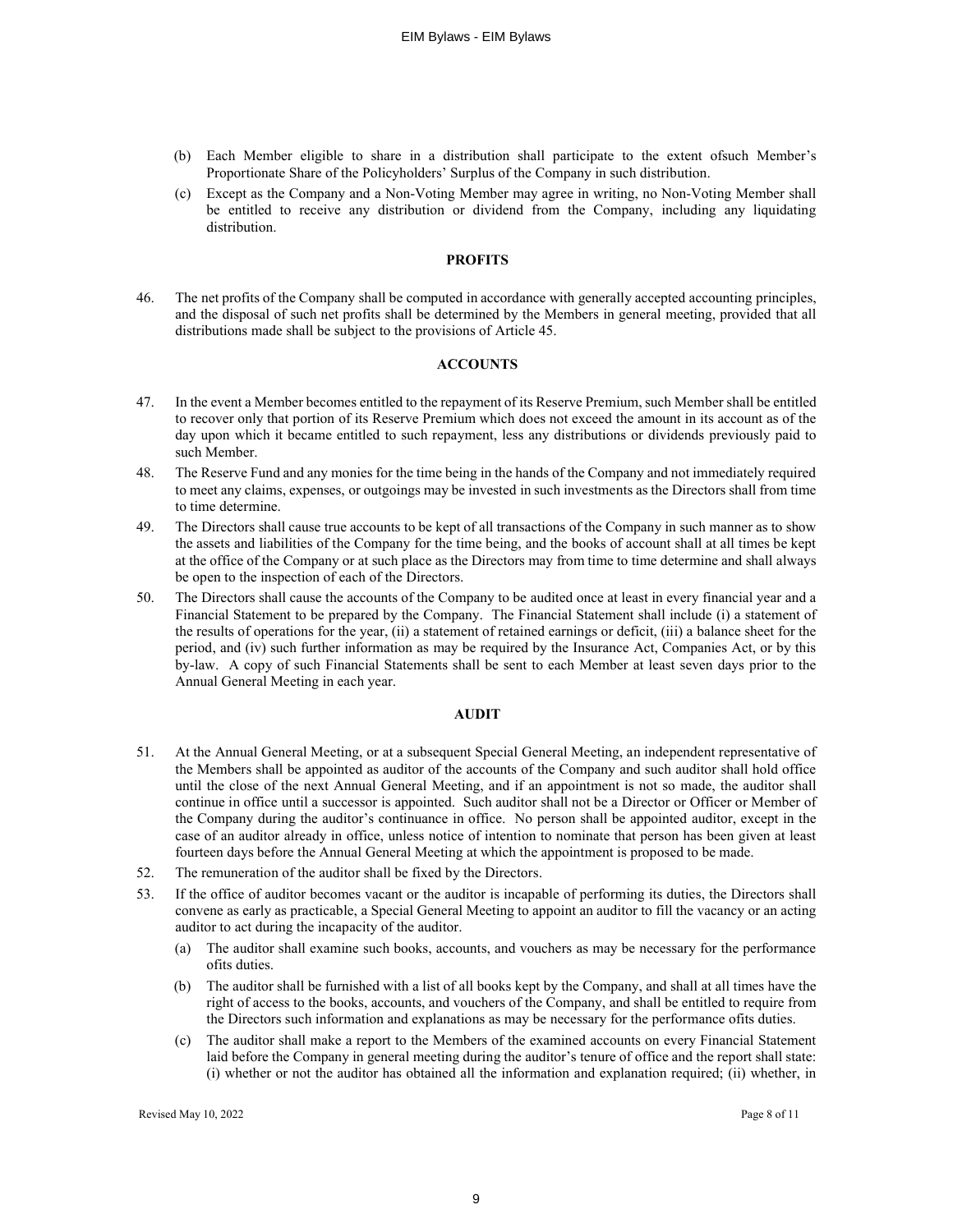the auditor's opinion, the Financial Statement referred to in the report is properly drawn up so to present fairly the financial position of the Company, and the results of its operations and its cash flows for the period under review, in conformity with accounting principles generally accepted in the United States of America.

- (d) The report of the auditor shall be read at the Annual or Special General Meeting at which the Financial Statement is submitted. Provided that, if all Members and Directors of the Company agree either in writing or at a general meeting, in respect of a particular interval, no auditor's report need be laid before a general meeting, then there shall be no obligation to lay a report for such period.
- (e) The auditor shall conduct such special audits as the Directors shall from time to time require and shall report thereon to the Directors.
- (f) The auditor shall be entitled to attend any Annual or Special General Meeting of the Company at which any accounts that the auditor has examined or reported on are to be laid before the Members and to make any statements or explanations desired with respect to the accounts. Notices of every such meeting shall be given to the auditor in the manner prescribed for Members.

#### **NOTICES**

- 54. A notice may be served by the Company on any Member or by any Member on the Company, except as otherwise designated in the Insurance Act, the Companies Act, or this by-law, either personally or by sending it through the post prepaid in an envelope addressed to such Member atthe address shown by the Register of Members or to the Company at its office.
- 55. Any notice served by any electronic means of delivery or post shall be deemed to have been received by 12 noon (Barbados Standard Time) on the date sent by any electronic means of delivery or post. An affidavit of the Chair, any two Directors, or the Secretary that the notice has been sent shall be sufficient evidence of the facts stated therein.

# **SEAL**

56. The Directors shall provide for the safe custody of the Seal which shall only be used by authority of the Board, and every instrument to which the Seal shall be affixed shall be signed by a Director and shall be countersigned by the Secretary or by a second Director or by some other person appointed by the Board for the purpose, provided that the Secretary of the Company may affix the Seal of the Company only to any authenticated copies of this by-law, the minutes of all meetings, or any other documents required to be signed and authenticated by the Secretary.

## **ALTERATION OF BY-LAWS**

57. No revocation, alteration, amendment, or addition of or to these by-laws shall be effective unless or until it is approved by the Members in an Annual or Special General Meeting in accordance with the provisions of paragraph (b) of Article 16.

#### **FORM OF PROXY**

58. The form of proxy attached hereto and made a part of this by-law shall be used, subject to such variances or alterations, to meet the circumstances or particular cases as may be necessary and as the Directors may approve.

## **INDEMNIFICATION**

59. Subject to the Companies Act, except in respect of an action by or on behalf of the Company to obtain a judgment in its favor, the Company shall indemnify a Director or Officer of the Company, a former Director or Officer of the Company, or a person who acts or acted at the Company's request as a Director or Officer of a

Revised May 10, 2022 Page 9 of 11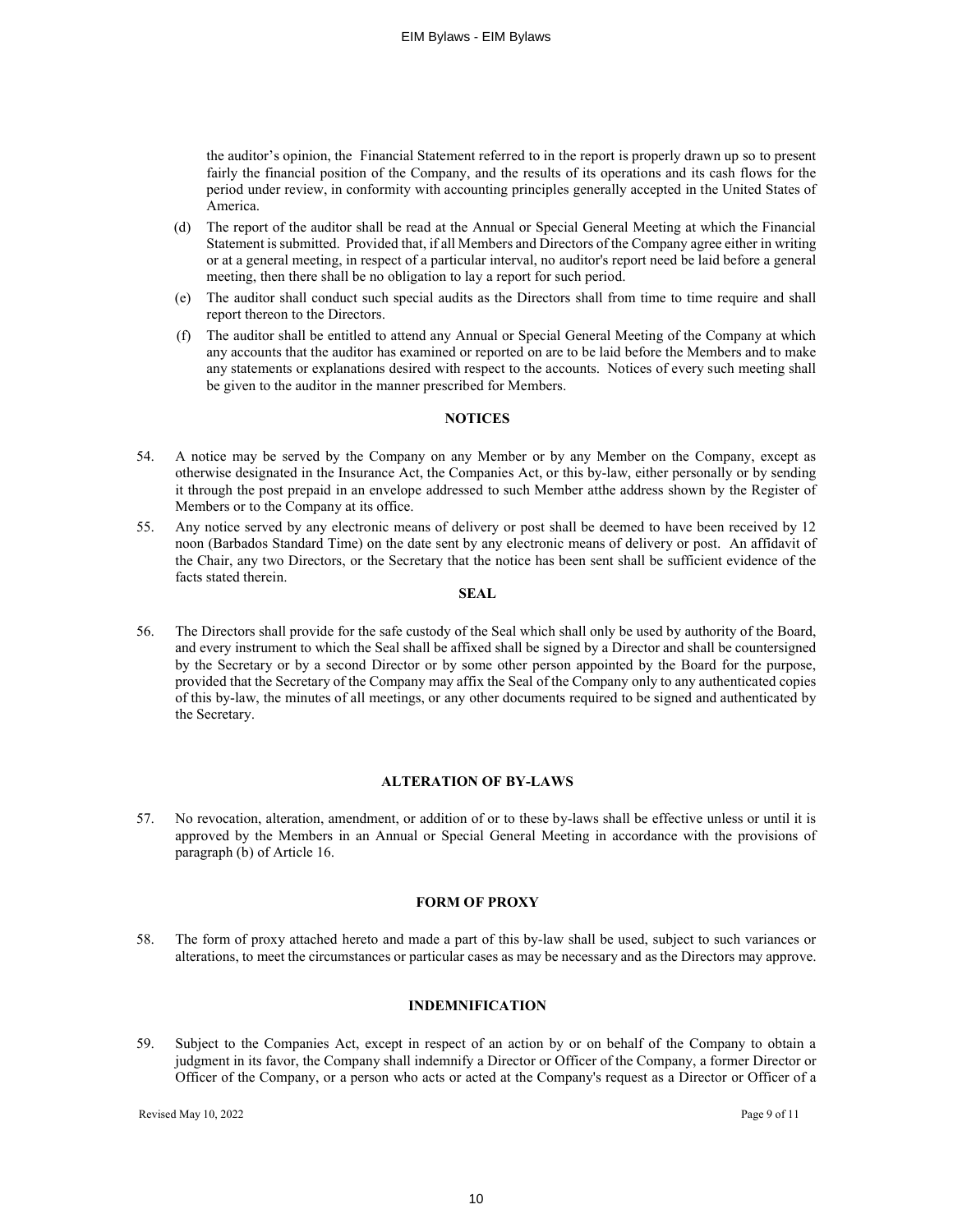body corporate of which the Company is or was a shareholder or creditor, and the legal representatives of same, against all costs, charges, and expenses, including an amount paid to settle an action or satisfy a judgment, reasonably incurred by such person in respect of any civil, criminal, or administrative action or proceeding by reason of being or having been a Director or Officer of such Company; if:

- (a) such person acted honestly and in good faith with a view to the best interests of such Company; and
- (b) in the case of a criminal or administrative action or proceeding that is enforced by a monetary penalty, such person had reasonable grounds for believing their conduct was lawful.

ENACTED this 10th day of May, 2022.

 $\frac{d}{dx}$ 

Kevin R. Wall

Chair 18 May, 2022 2:29:57 PM EDT Secretary 18 May, 2022 2:16:38 PM EDT